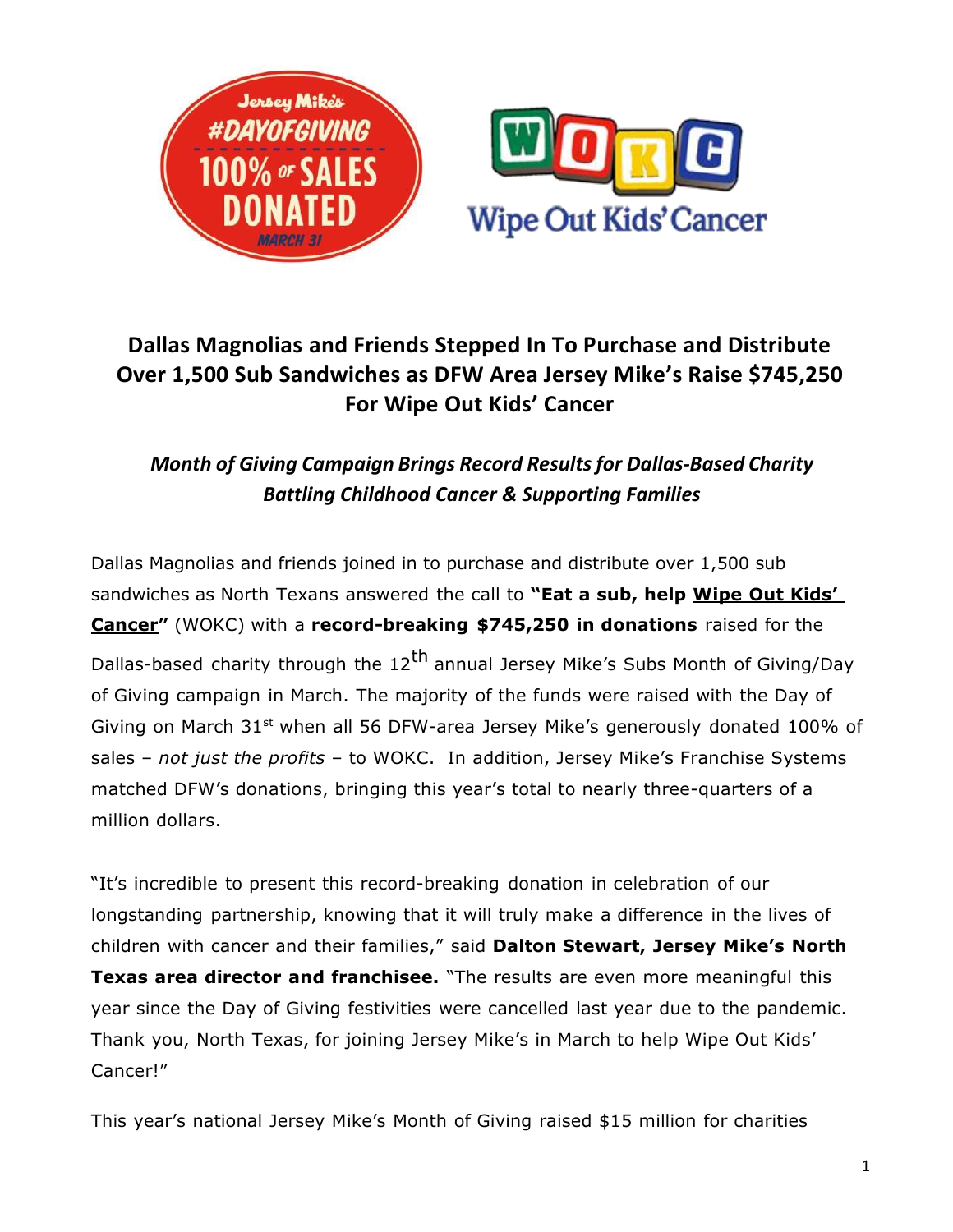across the country, including the \$745,250 for WOKC. The campaign got its start in 2010, through a partnership with Jersey Mike's and WOKC in Dallas. Now supporting local charities nationwide since 2011, Jersey Mike's Month of Giving has raised more than \$47 million for worthy causes over the years.

"We are profoundly grateful to Jersey Mike's, their franchisees, and their customers for their continued partnership and dedicated commitment to our mission," said **WOKC founder Cindy Brinker Simmons**. "This year's remarkable Jersey Mike's donation far exceeded our expectations and will help fund innovative, novel pediatric cancer research as well as WOKC's social engagement programs that provide our courageous young heroes and their families with hope and encouragement throughout their cancer journey."

Added **Aashik Khakoo, WOKC CEO**, "I loved working with the Jersey Mike's team on the Day of Giving because they were all so passionate about the campaign and supporting our cause. One store manager told me that this was their Super Bowl. It certainly showed, as there was such enthusiasm with many stores reaching record sales for the day. We at Wipe Out Kids' Cancer are so fortunate to be a part of the Jersey Mike's family."

WOKC also extends its appreciation to local business and charity groups like the **Dallas Magnolias** and friends who purchased, donated and delivered over 1,500 Jersey Mike's sub sandwiches to the following local charities, hospitals, police, fire and schools: The Bridge Homeless Recovery Center, Children's Medical Center, Children's Schools (various), Dallas Fire Department, Dallas Life Foundation, Dallas Police Association, Dallas VA Medical Center, Jewish Family Services, Operation Kindness, Veterans Resource Center and Vogel Alcove.

Dallas Magnolias and friends who each purchased and donated a minimum of 100+ sub sandwiches were **[BestofGuide.com/](http://bestofguide.com/)Tammany Stern, BDO/Joe Russo, Regina Bruce and John Pickett, CAPTRUST/John Pickett, Suzanne and Gene Chapman, Jeanne and George Lewis, Stefan Noe, Robert Griffin III (RG3) Foundation /Jackie Griffin, Dr. Carla Russo and Joe Russo, Karee Sampson, Cindy Brinker Simmons, Tammany and Rob Stern, Elizabeth and Langston Theis, Carol and Curt Welwood**.